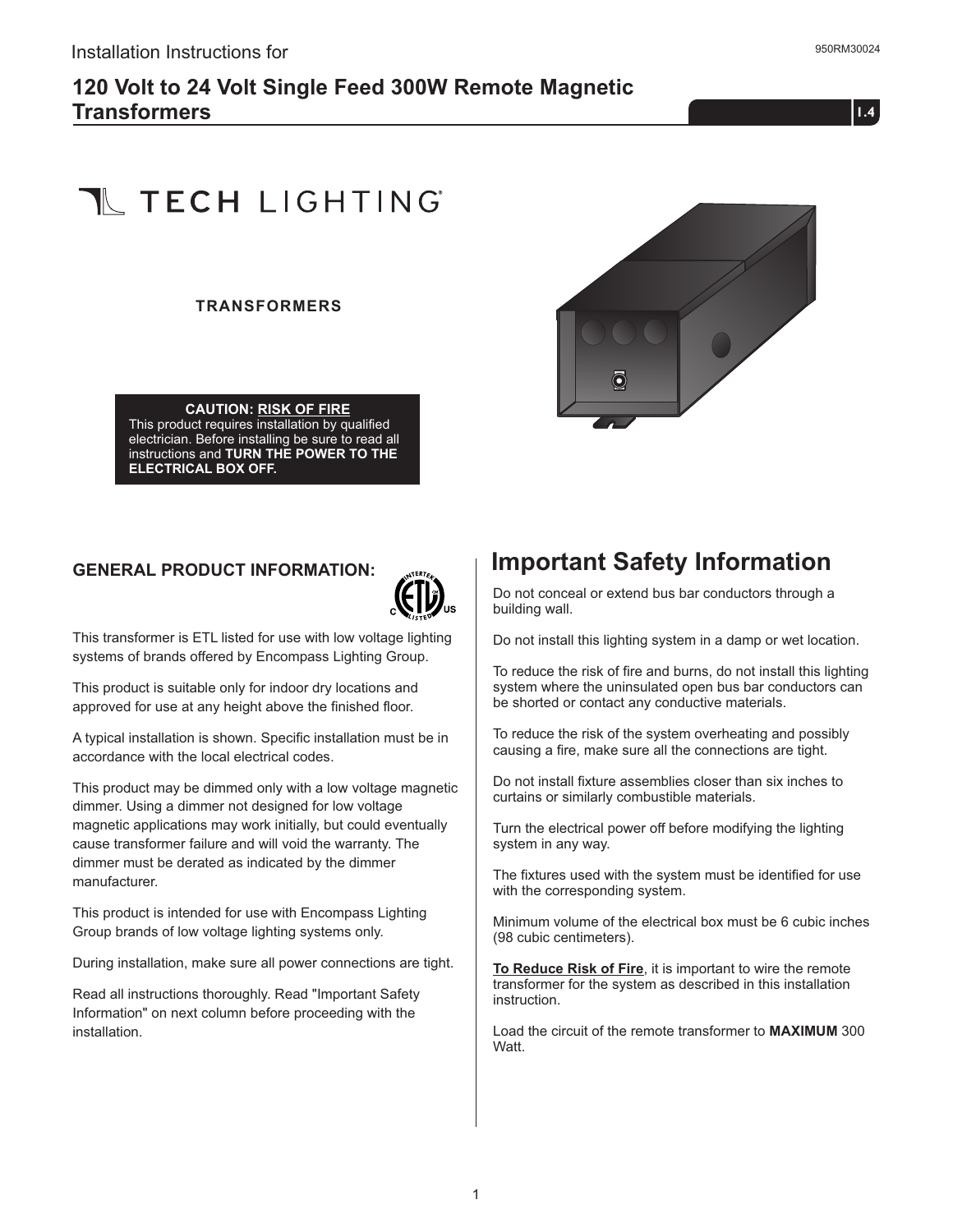### **Install the Remote Transformer**



| <b>LOW VOLTAGE WIRE SIZE TABLE</b>   |                              |                                        |                                         |                                         |                                         |                                         |
|--------------------------------------|------------------------------|----------------------------------------|-----------------------------------------|-----------------------------------------|-----------------------------------------|-----------------------------------------|
| <b>TRANSFORMER</b><br><b>WATTAGE</b> | <b>WIRE SIZE</b><br>FOR 5 FT | <b>WIRE SIZE</b><br><b>FOR 6-15 FT</b> | <b>WIRE SIZE</b><br><b>FOR 16-20 FT</b> | <b>WIRE SIZE</b><br><b>FOR 21-40 FT</b> | <b>WIRE SIZE</b><br><b>FOR 40-60 FT</b> | <b>WIRE SIZE</b><br><b>FOR 61-90 FT</b> |
| 300 WATT                             | #14 GA                       | #12 GA                                 | #10 GA                                  | #6 GA                                   | #6 GA                                   | #4 GA                                   |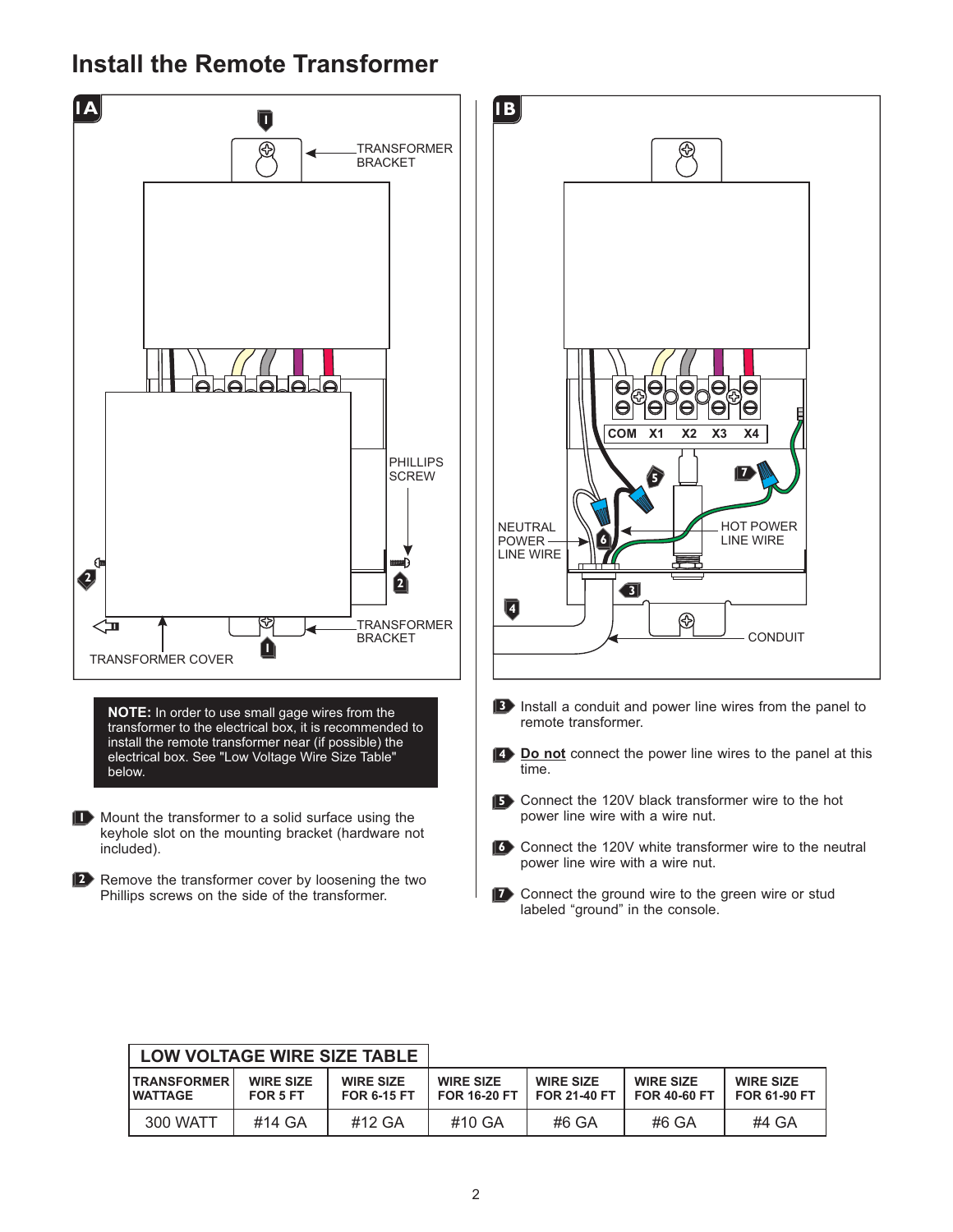



For the best performance, use the "Low Voltage Wire **9** Size Table" on page 2 to select the wire size.

**NOTE:** Other wire sizes that comply with electrical code can be used, but may result in an increased voltage drop and reduced lamp intensity.

**NOTE:** The THHN wire sizes are for 3% or less drop in voltage based on 300 watt loads. Lengths are the distance from the transformer to the system power feed connector.

- **ID** Install the low voltage wires from the transformer to the electrical power feed box.
- Insert one low voltage wire into the terminal marked "COM" and tighten the screw firmly. **11**
- **12** Insert the second low voltage wire into the "X2" terminal tap (default) and tighten the screw firmly.
- Connect the 120 volt power line wires at the panel. **13**
- Measure the voltage at the power line wires coming into **14** the transformer. If the voltage is not in the range of 115 - 120 volt, then pick the proper terminal tap using the "Terminal Tap Table" below to reconnect the second low voltage wire.

| <b>TERMINAL TAP TABLE</b>                           |                   |  |  |  |  |
|-----------------------------------------------------|-------------------|--|--|--|--|
| PRIMARY POWER   TERMINAL TAP<br><b>LINE VOLTAGE</b> | <b>TO BE USED</b> |  |  |  |  |
| 105 - 109                                           | Χ4                |  |  |  |  |
| 110 - 114                                           | X3                |  |  |  |  |
| 115 - 120                                           | X2                |  |  |  |  |
| 121 - 125                                           | X <sub>1</sub>    |  |  |  |  |

**WARNING: Risk of Fire** - The terminal taps are not for boosting the transformer low voltage power, they are selected to ensure power output voltage based upon power line conditions. Never use a higher terminal tap to compensate for voltage drop, this may overheat the low voltage wires and transformer. It is recommended to use the wire size as indicated on "Low Voltage Wire Size Table" on page 2 to avoid excessive voltage drop.